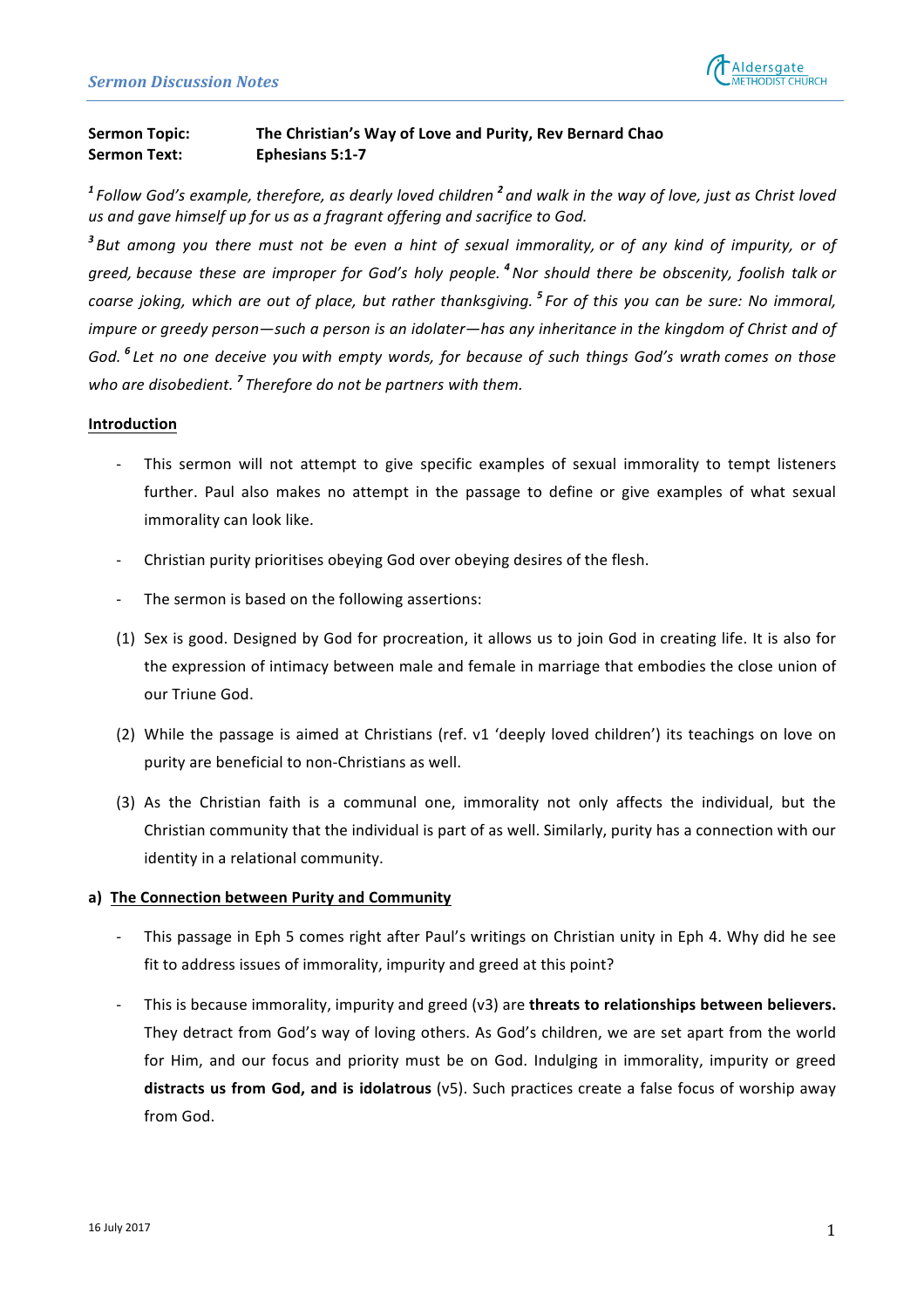## **b)** The Contest between the Self and Community

- Immorality, impurity and greed create an idol, which is the self. They usurp the Creator (God)'s place in our minds, hearts and actions with the created (ourselves). This is at odds with God's purpose for His people, the ones who are supposed to be set apart for Him.
- The action of loving requires community, and cannot be practiced in isolation. Our beliefs are not defined in isolation, but in relation to others in community (ref. commandment of loving our neighbours as ourselves). We are guided by both divine instruction and communal concerns that **go beyond our own personal preferences.**
- Impurity is thus both an offence to God and to the Christian community. It is considered improper  $(v3)$  because we are to follow in God's example  $(v1-2)$ .
- God is rejected as the source of love when we choose immorality, impurity and greed over His commands. When God fails to be our priority and the self takes His place as the focus of our life, we fail to love others as well.

## **c) Redeeming a Relational Understanding of the Self**

- We should not allow a single sin/desire/temptation/bad decision to define our whole identity.
- Similarly, we should not judge or define others in this way. We are also fellow sinners who have experienced God's grace and should put on a spirit of humility. Eph 4:32 says "be kind and compassionate to one another, forgiving each other, just as in Christ God forgave you."
- Paul makes a surprising suggestion in Eph 5:4 to give thanks. In contrasting thanksgiving with obscenity, foolish talk and coarse joking, he writes that the speech of God's children should be characterized by thanksgiving in response to what Christ has done for us. An attitude of thankfulness is also a powerful weapon to combat temptations of immorality, impurity or greed.

## **d) Our Desires and Our Desire for God**

- Christian purity is about desiring God more than desires we may have for people/things.
- V6 and v7 warn us of voices of this age that propagate seductive humanistic ideologies about the supremacy of individual human desires/beliefs. Anything else is intolerable and infringes "(my) human rights", which, in essence means "the human is right". To quote Karl Marx, "the only God of man is man himself".
- However, there is so much more to life! Creation alone bears testament to God's existence and power.
- The issue of immorality/impurity should not be framed around questions regarding sexual orientation/desire, but rather on my/the person's whole of life orientation is focused on. What or